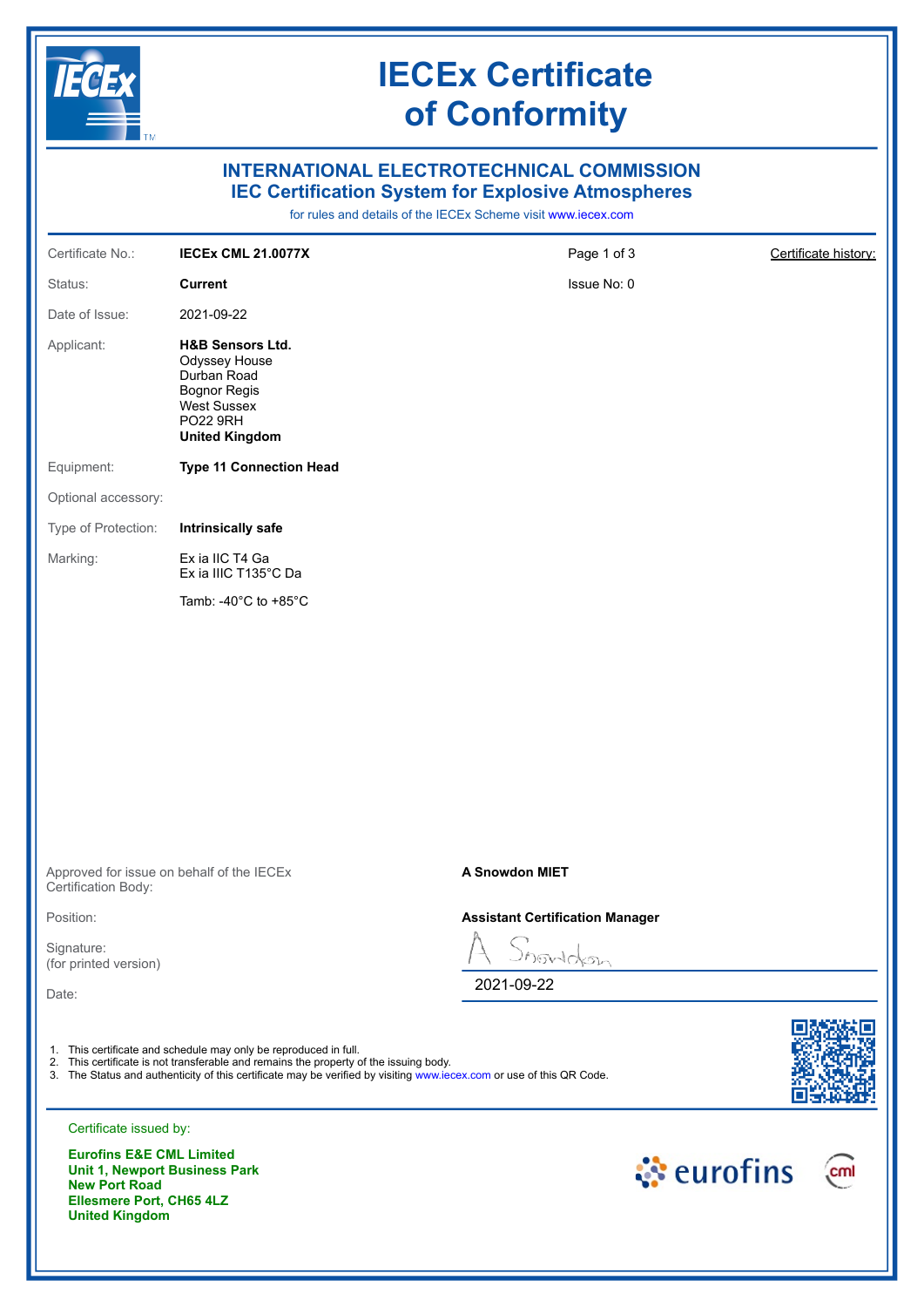|                                    |                                                                                                                                               | <b>IECEx Certificate</b><br>of Conformity |  |  |
|------------------------------------|-----------------------------------------------------------------------------------------------------------------------------------------------|-------------------------------------------|--|--|
| Certificate No.:<br>Date of issue: | <b>IECEX CML 21.0077X</b><br>2021-09-22                                                                                                       | Page 2 of 3<br>Issue No: 0                |  |  |
| Manufacturer:<br>Additional        | <b>H&amp;B Sensors Ltd.</b><br>Odyssey House<br>Durban Road<br><b>Bognor Regis</b><br>West Sussex<br><b>PO22 9RH</b><br><b>United Kingdom</b> |                                           |  |  |

manufacturing locations:

This certificate is issued as verification that a sample(s), representative of production, was assessed and tested and found to comply with the IEC Standard list below and that the manufacturer's quality system, relating to the Ex products covered by this certificate, was assessed and found to comply with the IECEx Quality system requirements.This certificate is granted subject to the conditions as set out in IECEx Scheme Rules, IECEx 02 and Operational Documents as amended

#### **STANDARDS** :

The equipment and any acceptable variations to it specified in the schedule of this certificate and the identified documents, was found to comply with the following standards

**IEC 60079-0:2017** Edition:7.0 Explosive atmospheres - Part 0: Equipment - General requirements

**IEC 60079-11:2011** Explosive atmospheres - Part 11: Equipment protection by intrinsic safety "i" Edition:6.0

> This Certificate **does not** indicate compliance with safety and performance requirements other than those expressly included in the Standards listed above.

#### **TEST & ASSESSMENT REPORTS:**

A sample(s) of the equipment listed has successfully met the examination and test requirements as recorded in:

Test Report:

[GB/CML/ExTR21.0191/00](https://www.iecex-certs.com/#/deliverables/REPORT/77035/view)

Quality Assessment Report:

[GB/SIR/QAR09.0015/08](https://www.iecex-certs.com/#/deliverables/REPORT/71817/view)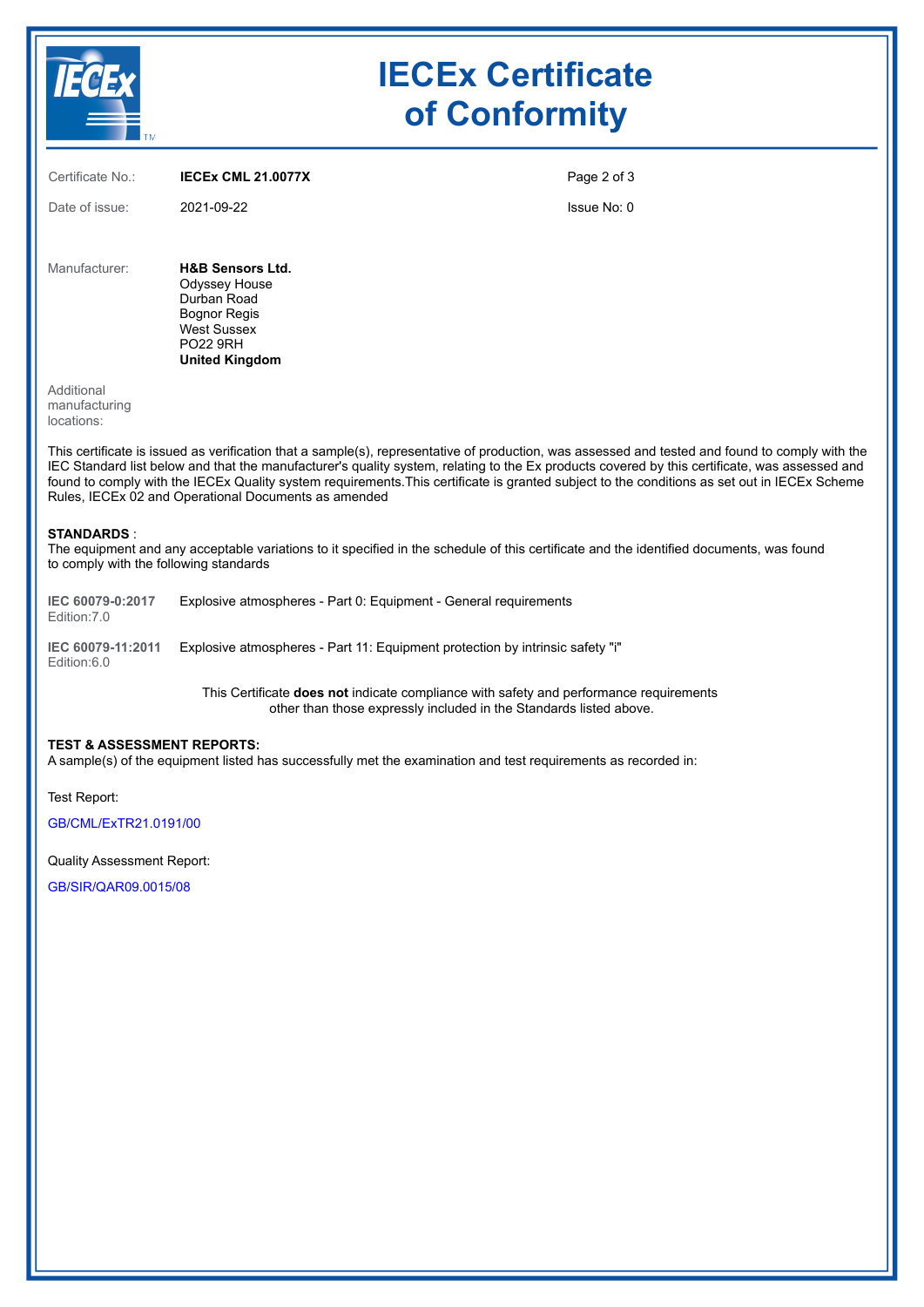

# **IECEx Certificate of Conformity**

Certificate No.: **IECEx CML 21.0077X**

Date of issue: 2021-09-22

Page 3 of 3

Issue No: 0

### **EQUIPMENT:**

Equipment and systems covered by this Certificate are as follows:

The Type 11 Connection Head is a general purpose intrinsically safe protected enclosure intended for use with temperature or level sensors including RTDs, Thermocouples, Thermistors, Temperature Fuses/Switches and Level Float Switches.

#### **See Annex for full description and Conditions of Manufacture**

**SPECIFIC CONDITIONS OF USE: YES as shown below: See Annex for Specific Conditions of Use**

**Annex:**

[Certificate Annex IECEx CML 21.0077X Issue 0.pdf](https://www.iecex-certs.com/#/deliverables/CERT/54286/view)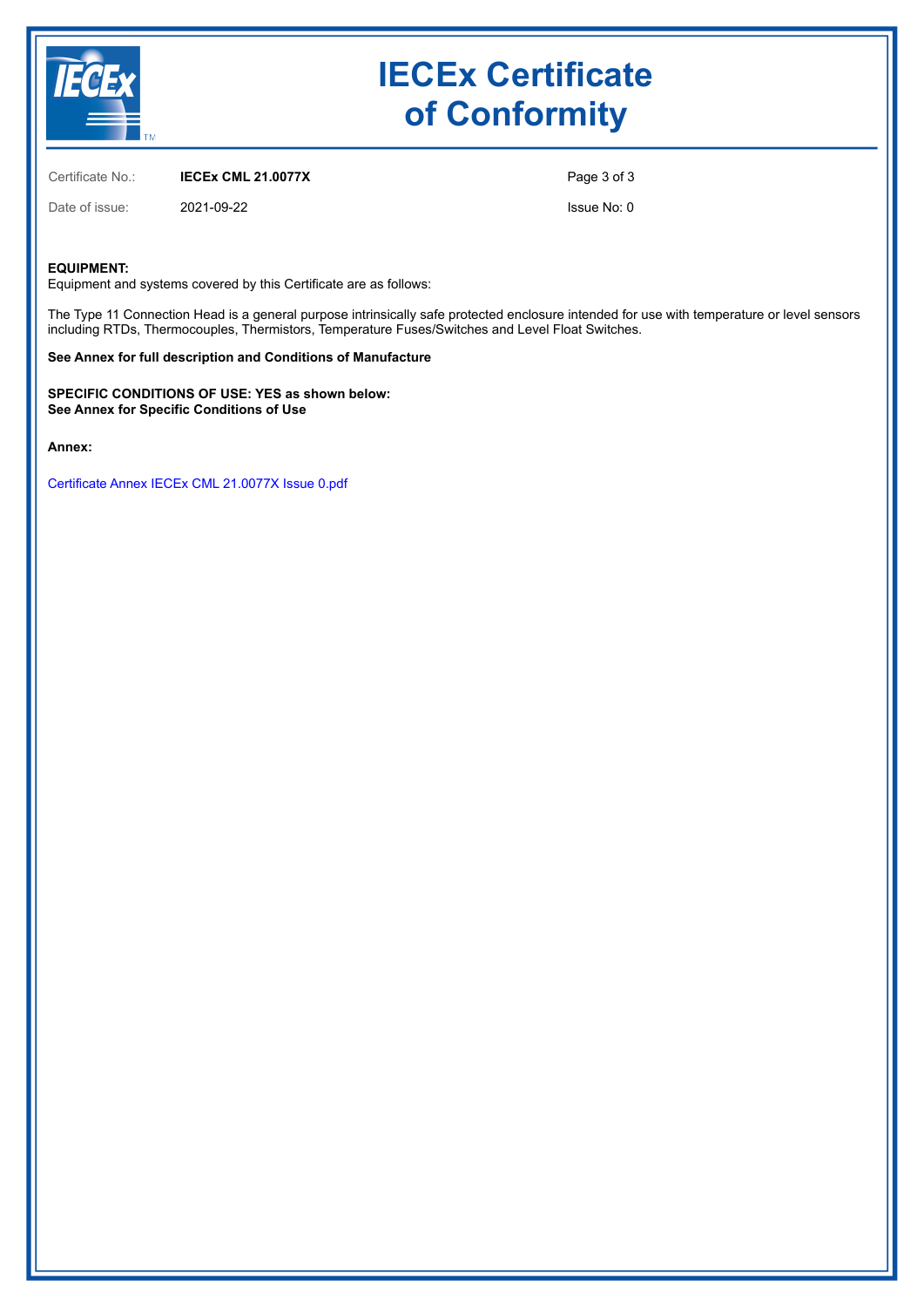**Annexe to:** IECEx CML 21.0077X Issue 0 **Applicant:** H&B Sensors Ltd **Apparatus:** Type 11 Connection Head



## **Description**

The Type 11 Connection Head is a general purpose intrinsically safe protected enclosure intended for use with temperature or level sensors including RTDs, Thermocouples, Thermistors, Temperature Fuses/Switches and Level Float Switches.

The Type 11 is a cylindrical enclosure manufactured from aluminium and includes a threaded cover, the cover has an EPDM gasket and includes a safety chain between the enclosure base and cover. The enclosure incorporates one M20 x 1.5 side entry and one 1/2" BSPP bottom entry. The sensor probe entry occupies the ½ BSP. User cable entries can only occupy the M20 position. The body and cover have an M4 fixing point for a chain and/or earthing point.

The sensor elements are encapsulated within a fabricated protective sheath filled with magnesium or aluminium oxide powder and sealed with resin epoxy, alternatively they are constructed from mineral insulated cable. All sensors are directly connected to the enclosure using a threaded fitting or via a flexible cable and cable gland arrangement.

The Type 11 enclosure can be fitted with either a terminal block or temperature transmitter. When the enclosure is being used within intrinsically safe environments it can be fitted with separately certified intrinsically safe devices or terminals and marked for 'Ex ia' applications. These applications are to be supplied by a separately certified barrier.

| <b>Maximum Entity Parameters.</b>    |                    |                                                                            |                                 |  |  |  |
|--------------------------------------|--------------------|----------------------------------------------------------------------------|---------------------------------|--|--|--|
| Single thermocouple circuit          |                    | 2 or more thermocouple circuit (per circuit), combined<br>total of 3W Max. |                                 |  |  |  |
| $Ui =$                               | 30Vdc              | $Ui =$                                                                     | 30 Vdc                          |  |  |  |
| $\mathbf{I}$ $\mathbf{I}$            | 100 <sub>m</sub> A | $\mathbf{I} =$                                                             | 100 mA                          |  |  |  |
| $Pi =$                               | 900mW              | $Pi =$                                                                     | 900mW                           |  |  |  |
| $Ci =$<br>2 nF/m x length of sensor  |                    | $Ci =$                                                                     | 2 nF/m x length of sensor       |  |  |  |
| $Li =$<br>20 µH/m x length of sensor |                    | $Li =$                                                                     | 20 $\mu$ H/m x length of sensor |  |  |  |
| $U_0 =$                              | 1.2V               |                                                                            | 1.2V                            |  |  |  |
| $I_0 =$                              | $50 \text{ mA}$    |                                                                            | 50 mA                           |  |  |  |
| $Po =$                               | 25 mW              | $Po =$                                                                     | 25 mW                           |  |  |  |
|                                      |                    |                                                                            |                                 |  |  |  |

## **Electrical ratings:**

The capacitance and inductance or inductance/resistance ratio (L/R) of the hazardous area cables shall not exceed the values calculated from the C, L and L/R values permitted by the barrier, minus any Ci and Li of the sensor wiring.

> Unit 1, Newport Business Park New Port Road Ellesmere Port **CH65 4LZ**

 $T +44(0)$  151 559 1160 E info@cmlex.com



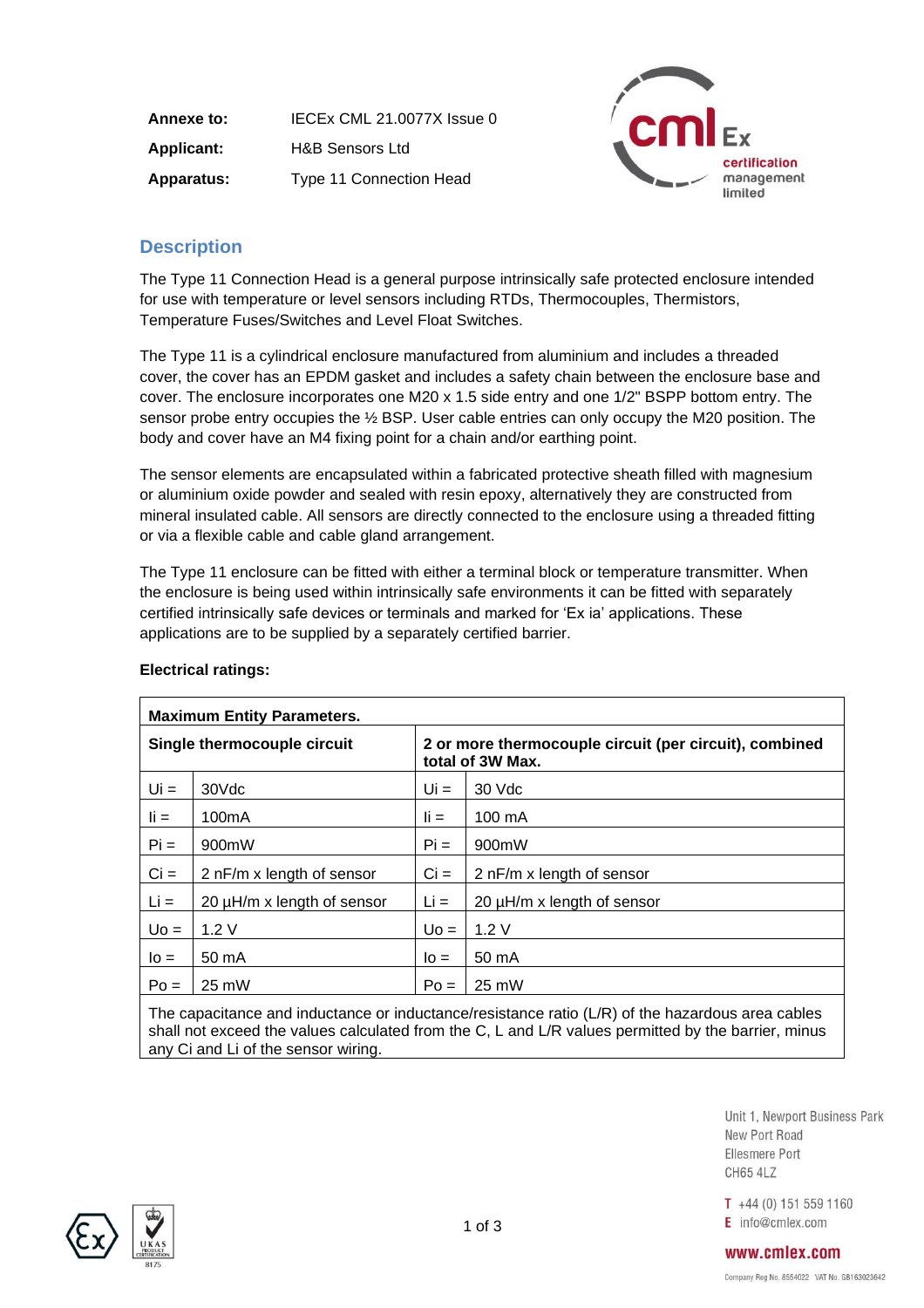

| <b>Maximum Entity Parameters</b>                            |                            |                                                                     |                                          |  |  |  |
|-------------------------------------------------------------|----------------------------|---------------------------------------------------------------------|------------------------------------------|--|--|--|
| Terminals/RTD's (per circuit), combined<br>total of 3W Max. |                            | Transmitter / Indicator (Max inputs as per<br>certificate), 3W Max. |                                          |  |  |  |
| $Ui =$                                                      | 30V                        | $Ui =$                                                              | As per transmitter/indicator certificate |  |  |  |
| $\mathbf{I}$ $\mathbf{I}$                                   | 100 <sub>m</sub> A         | $\mathbf{I}$ i =                                                    | As per transmitter/indicator certificate |  |  |  |
| $Pi =$                                                      | 900mW                      | $Pi =$                                                              | As per transmitter/indicator certificate |  |  |  |
| $Ci =$                                                      | 2 nF/m x length of sensor  | $Ci =$                                                              | As per transmitter/indicator certificate |  |  |  |
| $Li =$                                                      | 20 µH/m x length of sensor | $Li =$                                                              | As per transmitter/indicator certificate |  |  |  |

The capacitance and inductance or inductance/resistance ratio (L/R) of the hazardous area cables shall not exceed the values calculated from the C, L and L/R values permitted by the barrier, minus any Ci and Li of the transmitter and/or sensor wiring.

## **Conditions of Manufacture**

The following conditions are required of the manufacturing process for compliance with the certification.

i. Where the product incorporates certified parts or safety critical components, the manufacturer shall ensure that any changes to those parts or components do not affect the compliance of the certified product that is the subject of this certificate.

A copy of the separately certified transmitter/indicator certificate and instructions shall be provided with/made available for the equipment (if fitted).

ii. Each sensor circuit shall undergo an electric strength test at 500Vac test to earth for 1 minute in accordance with IEC/EN 60079-11, clause 6.3.13.

If the equipment is fitted with a transmitter which does not meet this requirement, the manufacturer shall ensure that the requirements for safe installation are included within the instructions supplied with/available with the equipment.